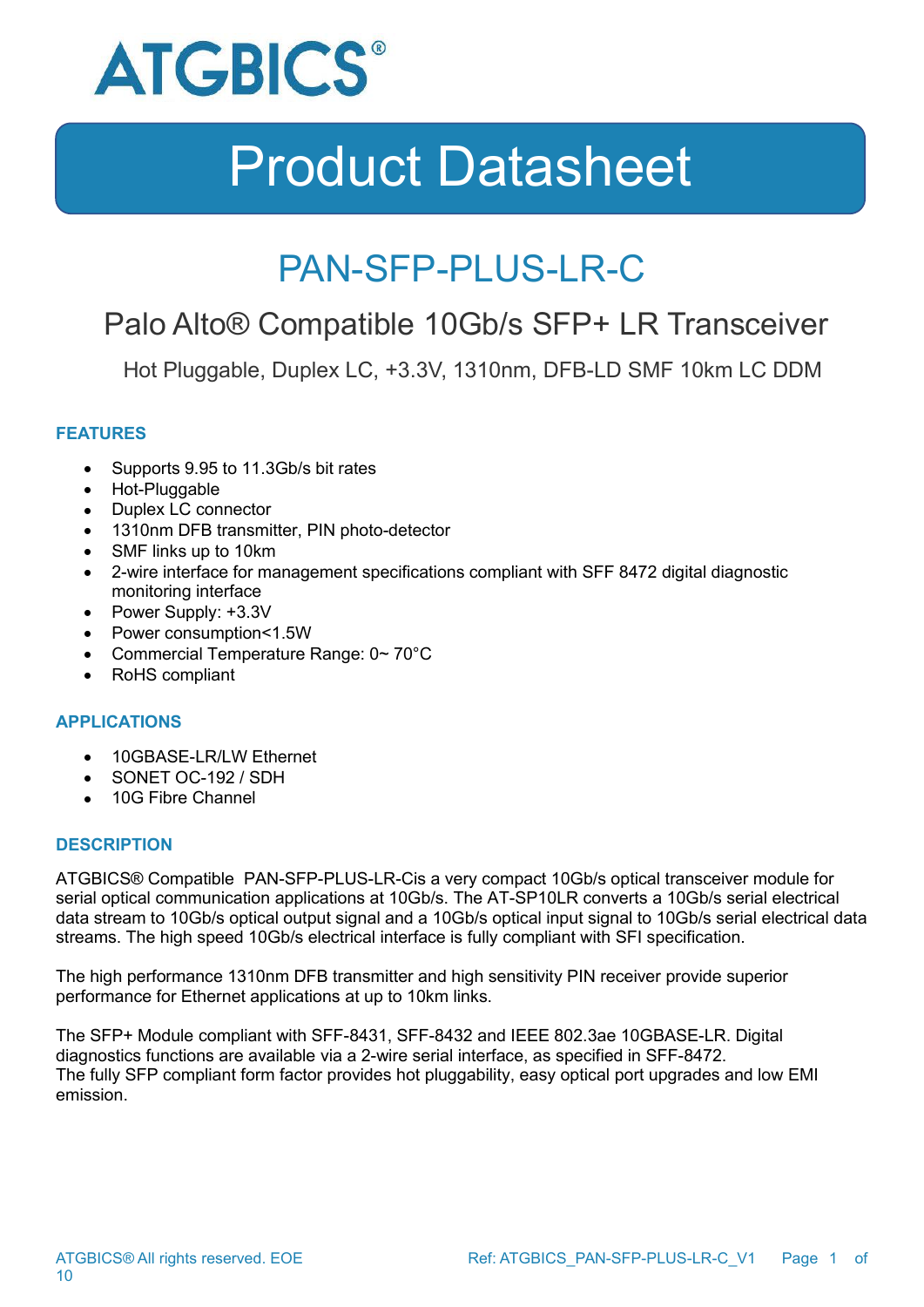

#### **Absolute Maximum Ratings**

| <b>Parameter</b>                  | <b>Symbol</b>           | Min.   | <b>Typical</b> | Max.  | <b>Unit</b>  |
|-----------------------------------|-------------------------|--------|----------------|-------|--------------|
| <b>Storage Temperature</b>        | $\mathsf T_{\mathsf S}$ | -40    |                | $+85$ | $^{\circ}C$  |
| <b>Case Operating Temperature</b> | IA                      |        |                | 70    | $^{\circ}$ C |
| <b>Maximum Supply Voltage</b>     | Vcc                     | $-0.5$ |                | 4     |              |
| <b>Relative Humidity</b>          | RH                      |        |                | 85    | %            |

### **Electrical Characteristics** ( $T_{OP}$  = 0 to 70 °C, VCC = 3.135 to 3.465 Volts)

| <b>Parameter</b>                                                              | <b>Symbol</b>  | Min.           | <b>Typical</b> | Max.                           | <b>Unit</b>       | <b>Notes</b>   |
|-------------------------------------------------------------------------------|----------------|----------------|----------------|--------------------------------|-------------------|----------------|
| <b>Supply Voltage</b>                                                         | <b>Vcc</b>     | 3.13<br>5      |                | 3.46<br>5                      | V                 |                |
| <b>Supply Current</b>                                                         | <b>Icc</b>     |                |                | 430                            | mA                |                |
| <b>Power Consumption</b>                                                      | P              |                |                | 1.5                            | W                 |                |
| <b>Transmitter Section:</b>                                                   |                |                |                |                                |                   |                |
| Input differential impedance                                                  | $R_{in}$       |                | 100            |                                | $\Omega$          | $\mathbf{1}$   |
| Tx Input Single Ended DC Voltage<br><b>Tolerance (Ref VeeT)</b>               | $\vee$         | $-0.3$         |                | 4                              | $\vee$            |                |
| Differential input voltage swing                                              | Vin, pp        | 180            |                | 700                            | mV                | $\overline{2}$ |
| <b>Transmit Disable Voltage</b>                                               | V <sub>D</sub> | $\overline{2}$ |                | Vcc                            | $\vee$            | 3              |
| <b>Transmit Enable Voltage</b>                                                | $V_{EN}$       | Vee            |                | Vee+<br>0.8                    | $\overline{\vee}$ |                |
| <b>Receiver Section:</b>                                                      |                |                |                |                                |                   |                |
| <b>Single</b><br><b>Voltage</b><br><b>Ended</b><br>Output<br><b>Tolerance</b> | $\vee$         | $-0.3$         |                | 4                              | $\vee$            |                |
| <b>Rx Output Diff Voltage</b>                                                 | Vo             | 300            |                | 850                            | mV                |                |
| <b>Rx Output Rise and Fall Time</b>                                           | Tr/Tf          | 30             |                |                                | ps                | 4              |
| <b>LOS Fault</b>                                                              | VLOS fault     | $\overline{2}$ |                | Vcc <sub>H</sub><br><b>OST</b> | $\vee$            | 5              |
| <b>LOS Normal</b>                                                             | VLOS norm      | Vee            |                | Vee+<br>0.8                    | $\vee$            | 5              |

Notes:

- 1. Connected directly to TX data input pins. AC coupling from pins into laser driver IC.
- 2. Per SFF-8431 Rev 3.0
- 3. Into 100 ohms differential termination.
- 4.  $20\% \sim 80\%$
- 5. LOS is an open collector output. Should be pulled up with 4.7k 10kΩ on the host board. Normal operation is logic 0; loss of signal is logic 1. Maximum pull-up voltage is 5.5V.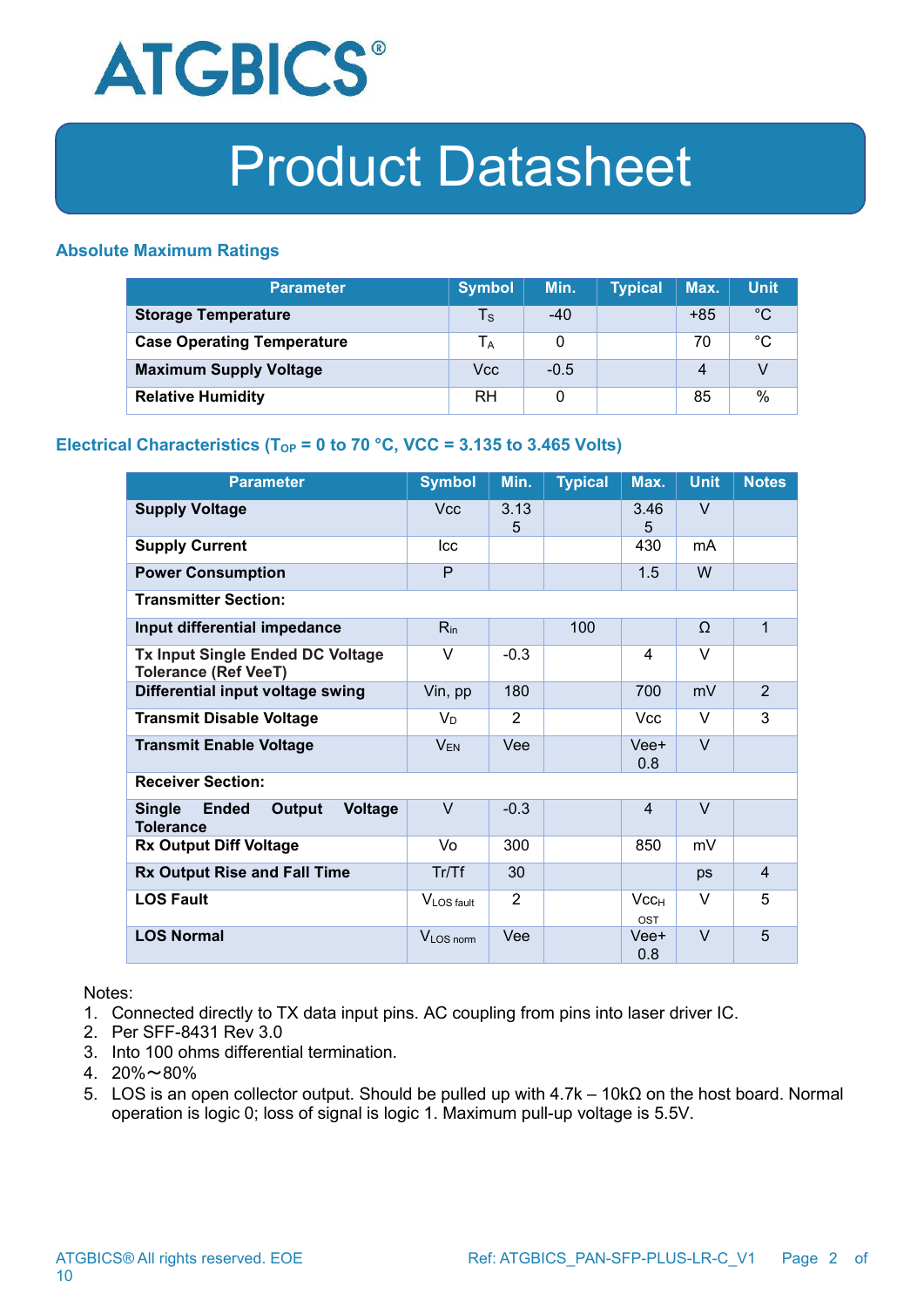

### **Optical Parameters (TOP = 0 to 70°C, VCC = 3.135 to 3.465 Volts)**

| <b>Parameter</b>                                            | <b>Symbol</b>      | Min.        | <b>Typical</b> | Max.         | <b>Unit</b>     | <b>Notes</b>   |  |
|-------------------------------------------------------------|--------------------|-------------|----------------|--------------|-----------------|----------------|--|
| <b>Transmitter Section:</b>                                 |                    |             |                |              |                 |                |  |
| <b>Center Wavelength</b>                                    | λt                 | 1290        | 1310           | 1330         | nm              |                |  |
| spectral width                                              | $\triangle\lambda$ |             |                | $\mathbf{1}$ | nm              |                |  |
| <b>Average Optical Power</b>                                | Pavg               | $-8.2$      |                | 0.5          | dBm             | 1              |  |
| <b>Optical Power OMA</b>                                    | Poma               | $-5.2$      |                |              | dBm             |                |  |
| <b>Laser Off Power</b>                                      | Poff               |             |                | $-30$        | dBm             |                |  |
| <b>Extinction Ratio</b>                                     | ER                 | 3.5         |                |              | dB              |                |  |
| <b>Transmitter</b><br><b>Dispersion</b><br><b>Penalty</b>   | <b>TDP</b>         |             |                | 3.2          | dB              | $\overline{2}$ |  |
| <b>Relative Intensity Noise</b>                             | <b>Rin</b>         |             |                | $-128$       | dB/Hz           | $\mathfrak{S}$ |  |
| <b>Optical</b><br>Return<br><b>Loss</b><br><b>Tolerance</b> |                    | 20          |                |              | dB              |                |  |
| <b>Receiver Section:</b>                                    |                    |             |                |              |                 |                |  |
| <b>Center Wavelength</b>                                    | λr                 | 1260        |                | 1355         | nm              |                |  |
| <b>Receiver Sensitivity</b>                                 | Sen                |             |                | $-14.5$      | dB <sub>m</sub> | $\overline{4}$ |  |
| <b>Stressed Sensitivity (OMA)</b>                           | Sen <sub>ST</sub>  |             |                | $-10.3$      | dBm             | 4              |  |
| <b>Los Assert</b>                                           | LOS <sub>A</sub>   | $-25$       |                |              | dBm             |                |  |
| <b>Los Dessert</b>                                          | LOS <sub>D</sub>   |             |                | $-15$        | dBm             |                |  |
| <b>Los Hysteresis</b>                                       | LOS <sub>H</sub>   | 0.5         |                |              | dB              |                |  |
| <b>Overload</b>                                             | Sat                | $\mathbf 0$ |                |              | dBm             | 5              |  |
| <b>Receiver Reflectance</b>                                 | <b>Rrx</b>         |             |                | $-12$        | dB              |                |  |

Notes:

- 1. Average power figures are informative only, per IEEE802.3ae.
- 2. TWDP figure requires the host board to be SFF-8431compliant. TWDP is calculated using the Matlab code provided in clause 68.6.6.2 of IEEE802.3ae.
- 3. 12dB reflection.
- 4. Conditions of stressed receiver tests per IEEE802.3ae. CSRS testing requires the host board to be SFF-8431 compliant.
- 5. Receiver overload specified in OMA and under the worst comprehensive stressed condition.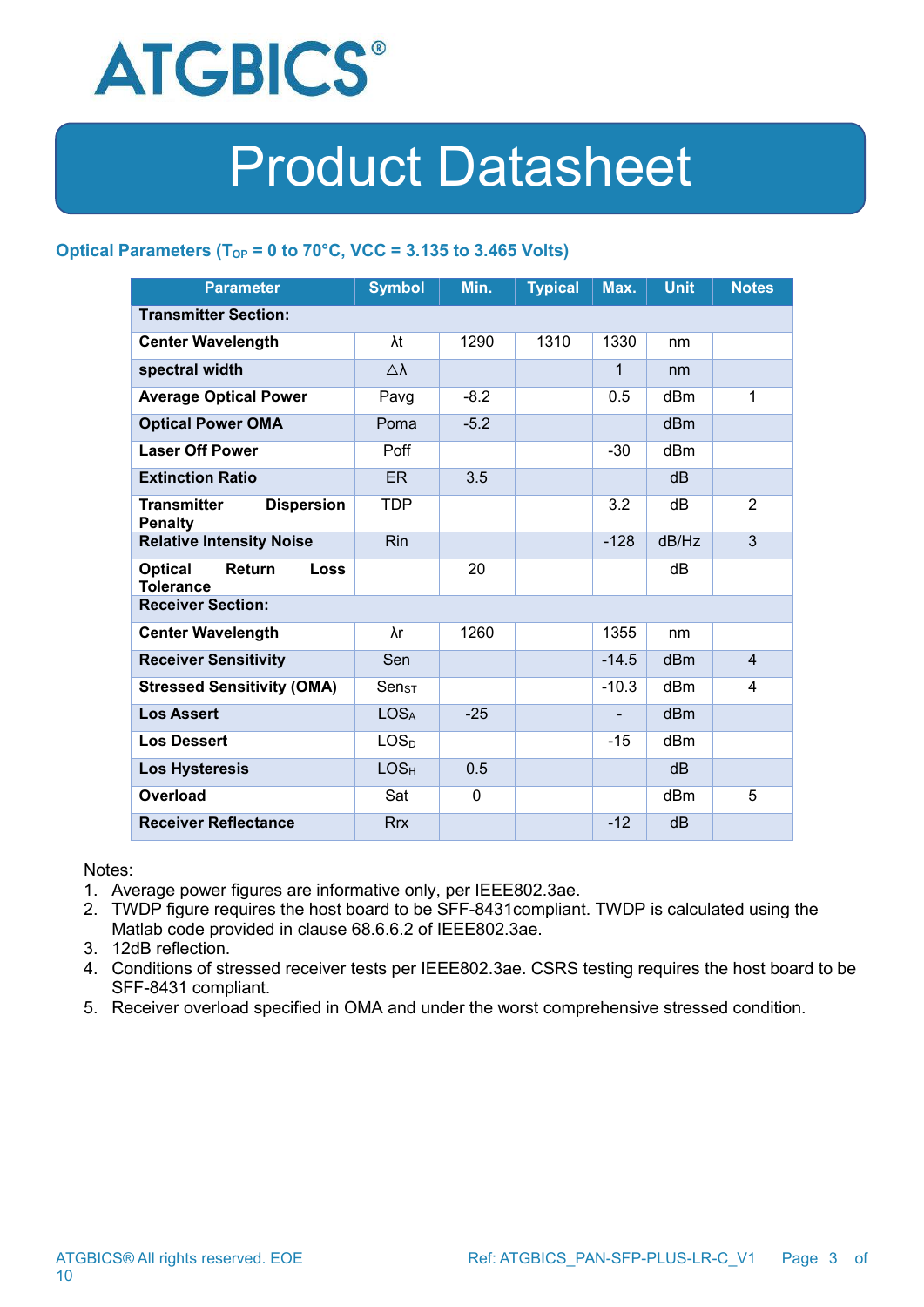

#### **Timing Characteristics**

| <b>Parameter</b>                                       | <b>Symbol</b>                | Min. | <b>Typical</b> | Max. | <b>Unit</b> |
|--------------------------------------------------------|------------------------------|------|----------------|------|-------------|
| <b>TX Disable Assert Time</b>                          | t off                        |      |                | 10   | <b>us</b>   |
| <b>TX_Disable Negate Time</b>                          | t on                         |      |                | 1    | ms          |
| Time to Initialize Include Reset of<br><b>TX_FAULT</b> | t int                        |      |                | 300  | ms          |
| TX FAULT from Fault to Assertion                       | t fault                      |      |                | 100  | <b>us</b>   |
| <b>TX_Disable Time to Start Reset</b>                  | t reset                      | 10   |                |      | <b>us</b>   |
| <b>Receiver Loss of Signal Assert Time</b>             | T <sub>A</sub> , RX_LO<br>S. |      |                | 100  | <b>us</b>   |
| <b>Receiver Loss of Signal Deassert Time</b>           | $T_d, RX$ LOS                |      |                | 100  | <b>us</b>   |
| <b>Rate-Select Chage Time</b>                          | t ratesel                    |      |                | 10   | <b>us</b>   |
| <b>Serial ID Clock Time</b>                            | t serial-<br>clock           |      |                | 100  | kHz         |

### **Pin Assignment**

Diagram of Host Board Connector Block Pin Numbers and Name

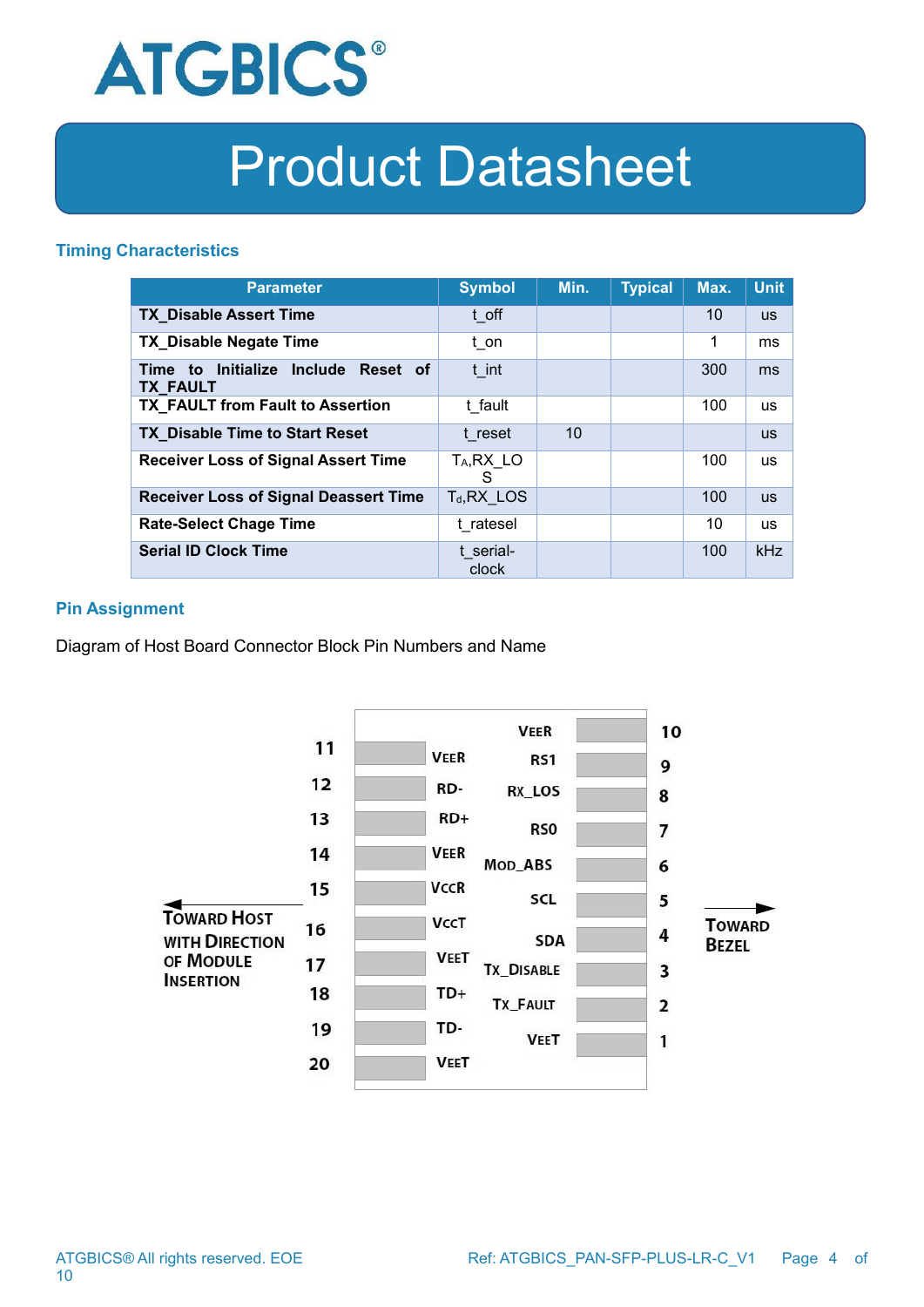

### **Pin Function Definitions**

| <b>PIN</b><br><b>No</b> | <b>Name</b>       | <b>Function</b>                                                                                                                     | <b>Notes</b>   |
|-------------------------|-------------------|-------------------------------------------------------------------------------------------------------------------------------------|----------------|
| 1                       | VeeT              | Module transmitter ground                                                                                                           | $\mathbf{1}$   |
| $\mathbf{2}$            | <b>Tx Fault</b>   | Module transmitter fault                                                                                                            | $\overline{2}$ |
| 3                       | <b>Tx Disable</b> | Transmitter Disable; Turns off transmitter laser output                                                                             | 3              |
| 4                       | <b>SDL</b>        | 2 wire serial interface data input/output (SDA)                                                                                     |                |
| 5                       | <b>SCL</b>        | 2 wire serial interface clock input (SCL)                                                                                           |                |
| 6                       | MOD-ABS           | Module Absent, connect to VeeR or VeeT in the module                                                                                | 2              |
| $\overline{7}$          | RS <sub>0</sub>   | Rate select0, optionally control SFP+ receiver. When high,<br>input data rate >4.5Gb/ s; when low, input data rate<br>$<=4.5Gb/s$   |                |
| 8                       | <b>LOS</b>        | Receiver Loss of Signal Indication                                                                                                  | 4              |
| 9                       | RS <sub>1</sub>   | Rate select0, optionally control SFP+ transmitter. When<br>high, input data rate >4.5Gb/s; when low, input data rate<br>$<=4.5Gb/s$ |                |
| 10                      | <b>VeeR</b>       | Module receiver ground                                                                                                              | 1              |
| 11                      | <b>VeeR</b>       | Module receiver ground                                                                                                              | $\mathbf 1$    |
| 12                      | RD-               | Receiver inverted data out put                                                                                                      |                |
| 13                      | $RD+$             | Receiver non-inverted data out put                                                                                                  |                |
| 14                      | VeeR              | Module receiver ground                                                                                                              | 1              |
| 15                      | <b>VccR</b>       | Module receiver 3.3V supply                                                                                                         |                |
| 16                      | <b>VccT</b>       | Module transmitter 3.3V supply                                                                                                      |                |
| 17                      | VeeT              | Module transmitter ground                                                                                                           | 1              |
| 18                      | $TD+$             | Transmitter inverted data out put                                                                                                   |                |
| 19                      | TD-               | Transmitter non-inverted data out put                                                                                               |                |
| 20                      | VeeT              | Module transmitter ground                                                                                                           | 1              |

Notes:

- 1. The module ground pins shall be isolated from the module case.
- 2. This pin is an open collector/drain output pin and shall be pulled up with 4.7K-10Kohms to Host\_Vcc on the host board.<br>3. This pin shall be pulled up with 4.7K-10Kohms to VccT in the module.
- 
- 4. This pin is an open collector/drain output pin and shall be pulled up with 4.7K-10Kohms to Host Vcc on the host board.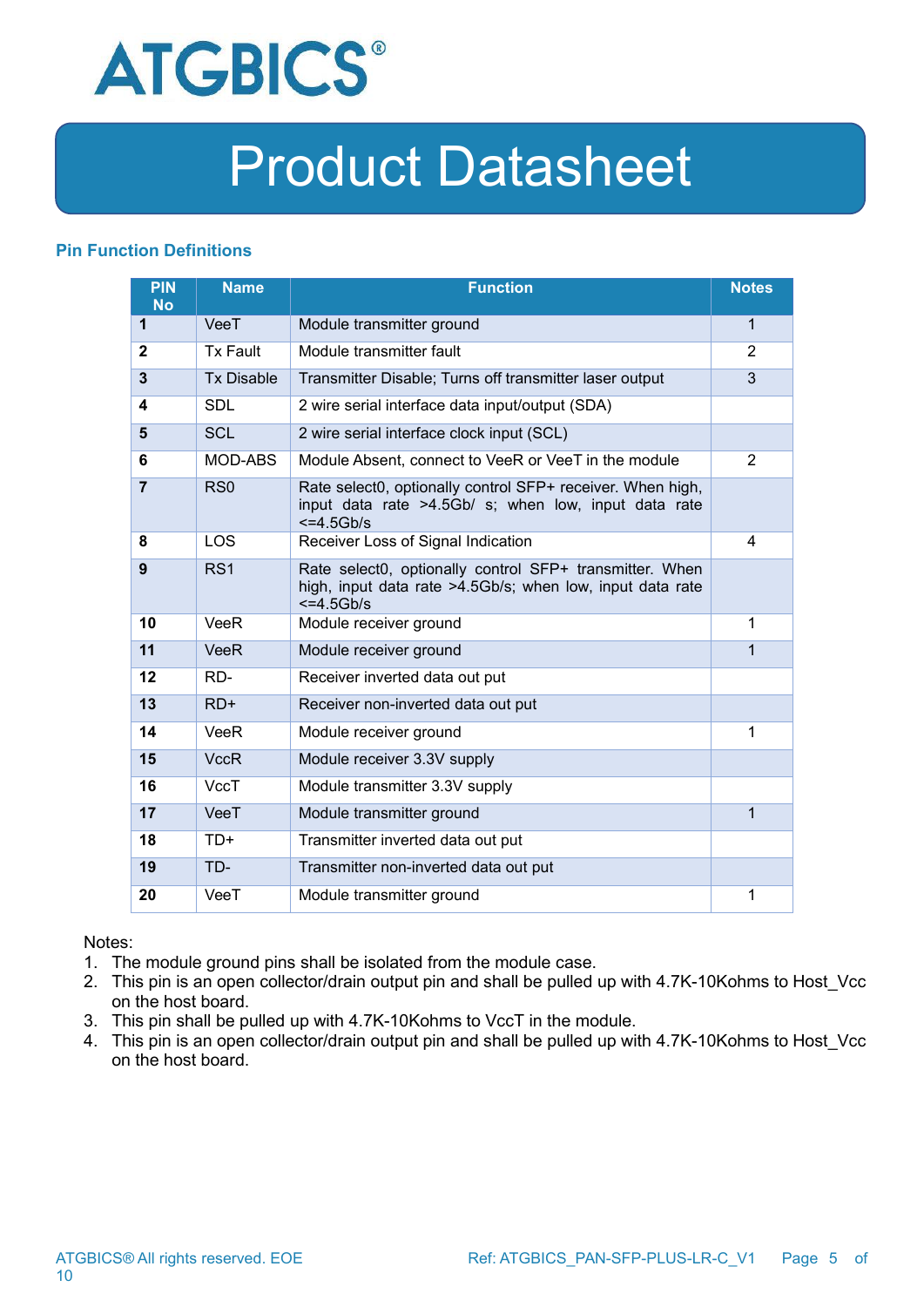

#### **SFP Module EEPROM Information and Management**

The SFP modules implement the 2-wire serial communication protocol as defined in the SFP -8472. The serial ID information of the SFP modules and Digital Diagnostic Monitor parameters can be accessed through the I<sup>2</sup>C interface at address A0h and A2h. The memory is mapped in Table 1. Detailed ID information (A0h) is listed in Table 2. And the DDM specification at address A2h. For more details of the memory map and byte definitions, please refer to the SFF-8472, "Digital Diagnostic Monitoring Interface for Optical Transceivers". The DDM parameters have been internally calibrated.

#### Table 1- Digital Diagnostic Memory Map (Specific Data Field Descriptions)

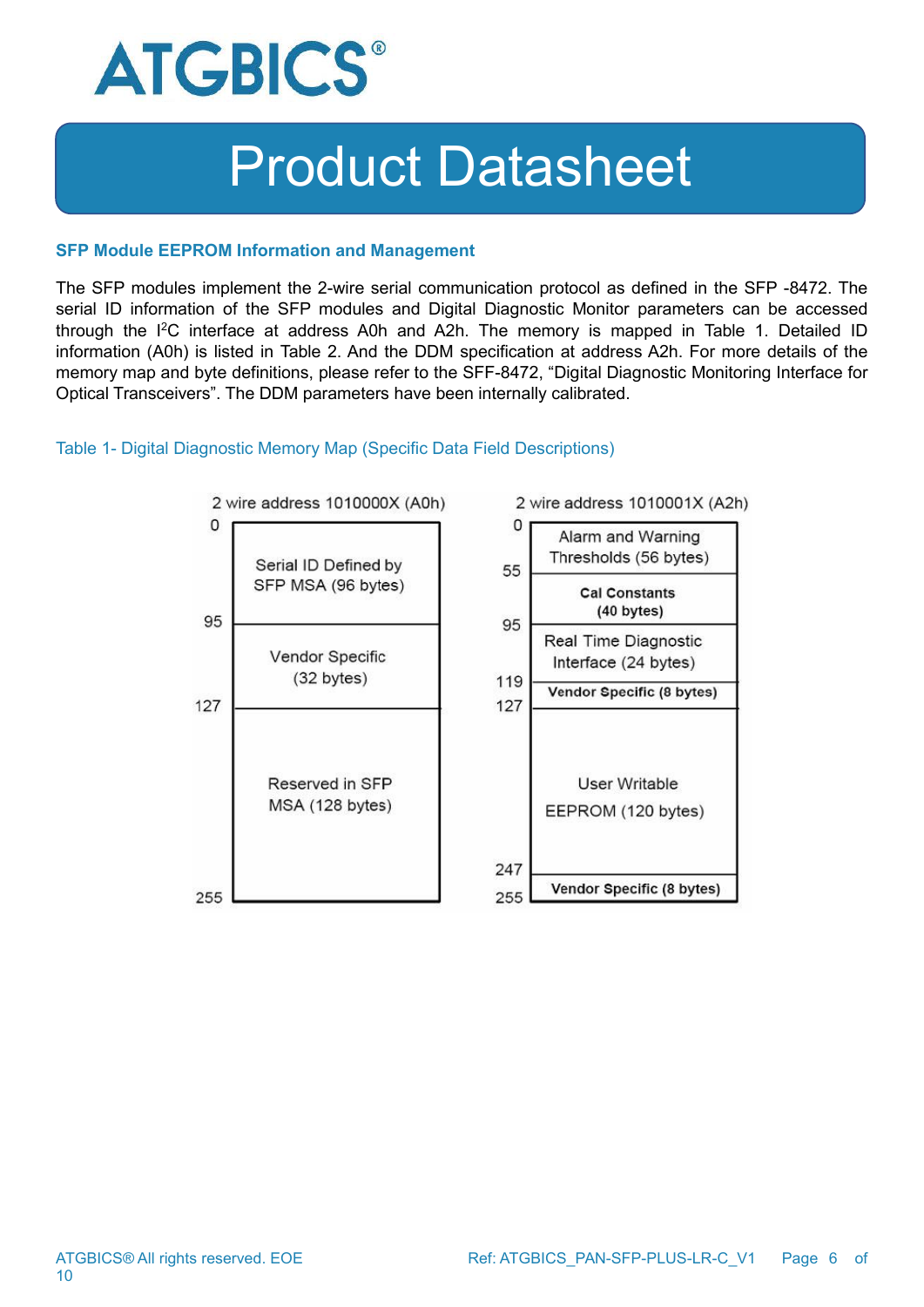

### Table 2 - EEPROM Serial ID Memory Contents (A0h)

| <b>Data</b>                             | Length                           | <b>Name of</b>  | <b>Description and Contents</b>                                                                                                      |  |
|-----------------------------------------|----------------------------------|-----------------|--------------------------------------------------------------------------------------------------------------------------------------|--|
| <b>Address</b><br><b>Base ID Fields</b> | (Byte)                           | Length          |                                                                                                                                      |  |
|                                         |                                  |                 |                                                                                                                                      |  |
| 0                                       | 1                                | Identifier      | Type of Serial transceiver (03h=SFP)                                                                                                 |  |
| 1                                       | 1                                | Reserved        | Extended identifier of type serial transceiver<br>(04h)                                                                              |  |
| $\mathbf 2$                             | 1                                | Connector       | Code of optical connector type (07=LC)                                                                                               |  |
| $3 - 10$                                | 8                                | Transceiver     | 10G Base-LR                                                                                                                          |  |
| 11                                      | 1                                | Encoding        | 64B/66B                                                                                                                              |  |
| 12                                      | $\mathbf{1}$                     | BR, Nominal     | Nominal baud rate, unit of 100Mbps                                                                                                   |  |
| $13 - 14$                               | $\overline{2}$                   | Reserved        | (0000h)                                                                                                                              |  |
| 15                                      | $\mathbf{1}$                     | Length(9um)     | Link length supported for 9/125um fiber, units of<br>100m                                                                            |  |
| 16                                      | 1                                | Length(50um)    | Link length supported for 50/125um fiber, units<br>of 10m                                                                            |  |
| 17                                      | $\mathbf{1}$                     | Length(62.5um)  | Link length supported for 62.5/125um fiber, units<br>of 10m                                                                          |  |
| 18                                      | 1                                | Length (Copper) | Link length supported for copper, units of meters                                                                                    |  |
| 19                                      | $\mathbf{1}$                     | Reserved        |                                                                                                                                      |  |
| 20-35                                   | 16                               | Vendor Name     | SFP vendor name: ATGBICS                                                                                                             |  |
| 36                                      | $\mathbf{1}$                     | Reserved        |                                                                                                                                      |  |
| 37-39                                   | 3                                | Vendor OUI      | SFP transceiver vendor OUI ID                                                                                                        |  |
| 40-55                                   | 16                               | Vendor PN       | Part Number: "PAN-SFP-PLUS-LR-C" (ASCII)                                                                                             |  |
| 56-59                                   | 4                                | Vendor rev      | Revision level for part number                                                                                                       |  |
| 60-62                                   | $\mathfrak{S}$                   | Reserved        |                                                                                                                                      |  |
| 63                                      | 1                                | <b>CCID</b>     | Least significant byte of sum of data in address<br>$0 - 62$                                                                         |  |
| <b>Extended ID Fields</b>               |                                  |                 |                                                                                                                                      |  |
| 64-65                                   | $\overline{2}$                   | Option          | which<br>Indicates<br>optical<br><b>SFP</b><br>signals<br>are<br>implemented<br>(001Ah = LOS, TX FAULT, TX DISABLE all<br>supported) |  |
| 66                                      | $\mathbf{1}$                     | BR, max         | Upper bit rate margin, units of %                                                                                                    |  |
| 67                                      | 1                                | BR, min         | Lower bit rate margin, units of %                                                                                                    |  |
| 68-83                                   | 16                               | Vendor SN       | Serial number (ASCII)                                                                                                                |  |
| 84-91                                   | 8                                | Date code       | OEM's Manufacturing date code                                                                                                        |  |
| 92-94                                   | 3                                | Reserved        |                                                                                                                                      |  |
| 95                                      | 1                                | <b>CCEX</b>     | extended<br>Check code for the<br>Fields<br>ID<br>(addresses 64 to 94)                                                               |  |
|                                         | <b>Vendor Specific ID Fields</b> |                 |                                                                                                                                      |  |
| 96-127                                  | 32                               | Readable        | OEM specific date, read only                                                                                                         |  |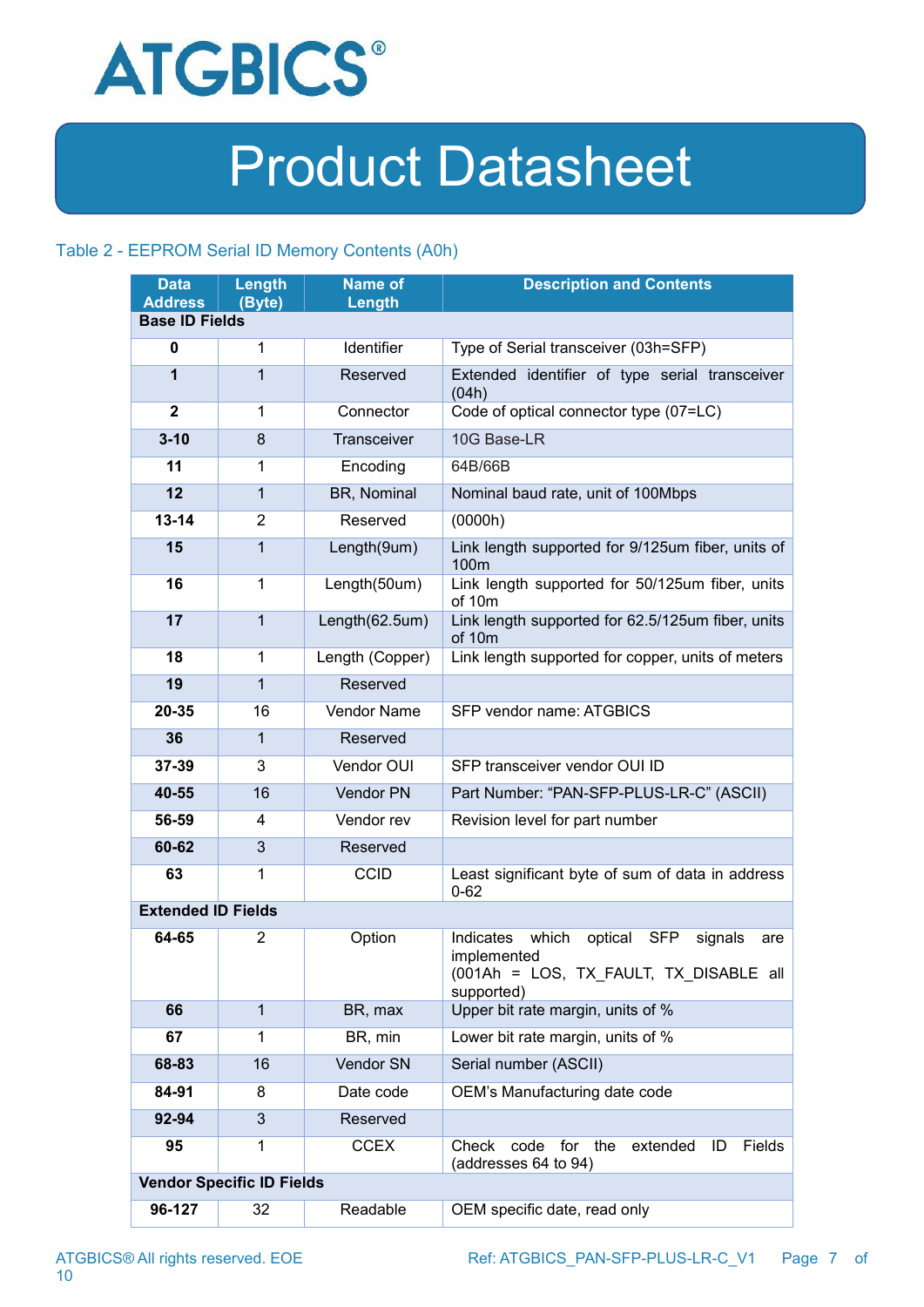

| 128-255 | 128 | Reserved | Reserved for SFF-8079 |
|---------|-----|----------|-----------------------|

### **Digital Diagnostic Monitor Characteristics**

| <b>Data</b><br><b>Address</b> | <b>Parameter</b>                        | <b>Accuracy</b> | <b>Unit</b>   |
|-------------------------------|-----------------------------------------|-----------------|---------------|
| 96-97                         | <b>Transceiver Internal Temperature</b> | ±3.0            | $^{\circ}C$   |
| 98-99                         | VCC3 Internal Supply Voltage            | ±3.0            | $\frac{0}{0}$ |
| 100-101                       | <b>Laser Bias Current</b>               | ±10             | $\frac{0}{0}$ |
| 102-103                       | <b>Tx Output Power</b>                  | ±3.0            | dBm           |
| 104-105                       | <b>Rx Input Power</b>                   | ±3.0            | dBm           |

#### **Regulatory Compliance**

The AT-SP10LR complies with international Electromagnetic Compatibility (EMC) and international safety requirements and standards (see details in Table following).

| Electrostatic Discharge<br>(ESD) to the Electrical Pins                                | MIL-STD-883E<br>Method 3015.7                                             | Class 1(>1000 V)                                                       |  |  |
|----------------------------------------------------------------------------------------|---------------------------------------------------------------------------|------------------------------------------------------------------------|--|--|
| Electrostatic<br>Discharge<br>(ESD)<br>LC.<br><b>Duplex</b><br>the<br>to<br>Receptacle | IEC 61000-4-2<br>GR-1089-CORE                                             | Compatible with standards                                              |  |  |
| Electromagnetic<br>Interference (EMI)                                                  | FCC Part 15 Class B<br>EN55022 Class B (CISPR 22B)<br><b>VCCI Class B</b> | Compatible with standards                                              |  |  |
| Laser Eye Safety                                                                       | 21CFR<br>1040.10<br>and<br>FDA.<br>1040.11<br>EN60950, EN (IEC) 60825-1,2 | Compatible<br>with<br><b>Class</b><br>$\mathbf 1$<br>laser<br>product. |  |  |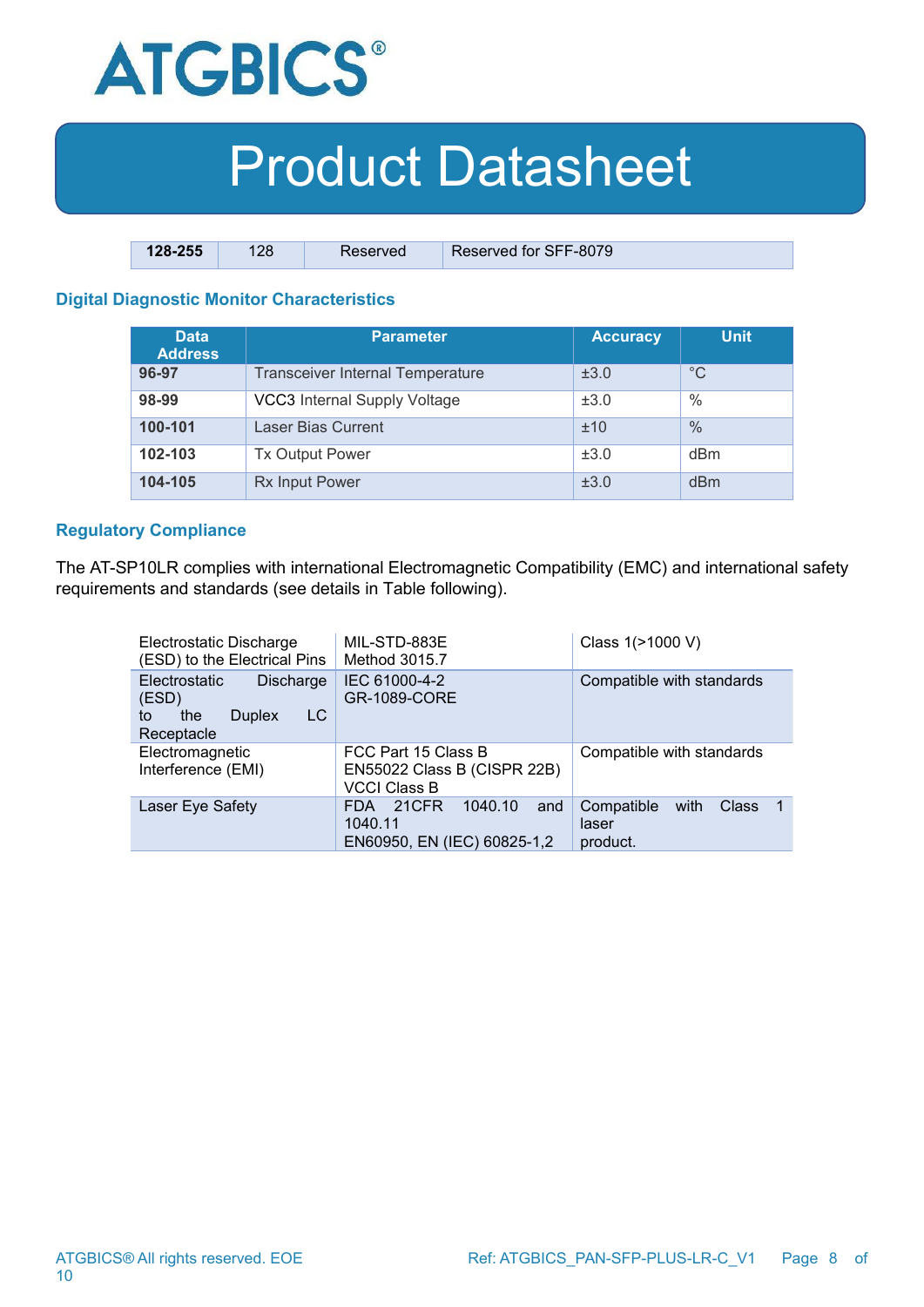

#### **Recommended Circuit**



### **Recommended Host Board Power Supply Circuit**



#### **Recommended High-speed Interface Circuit**